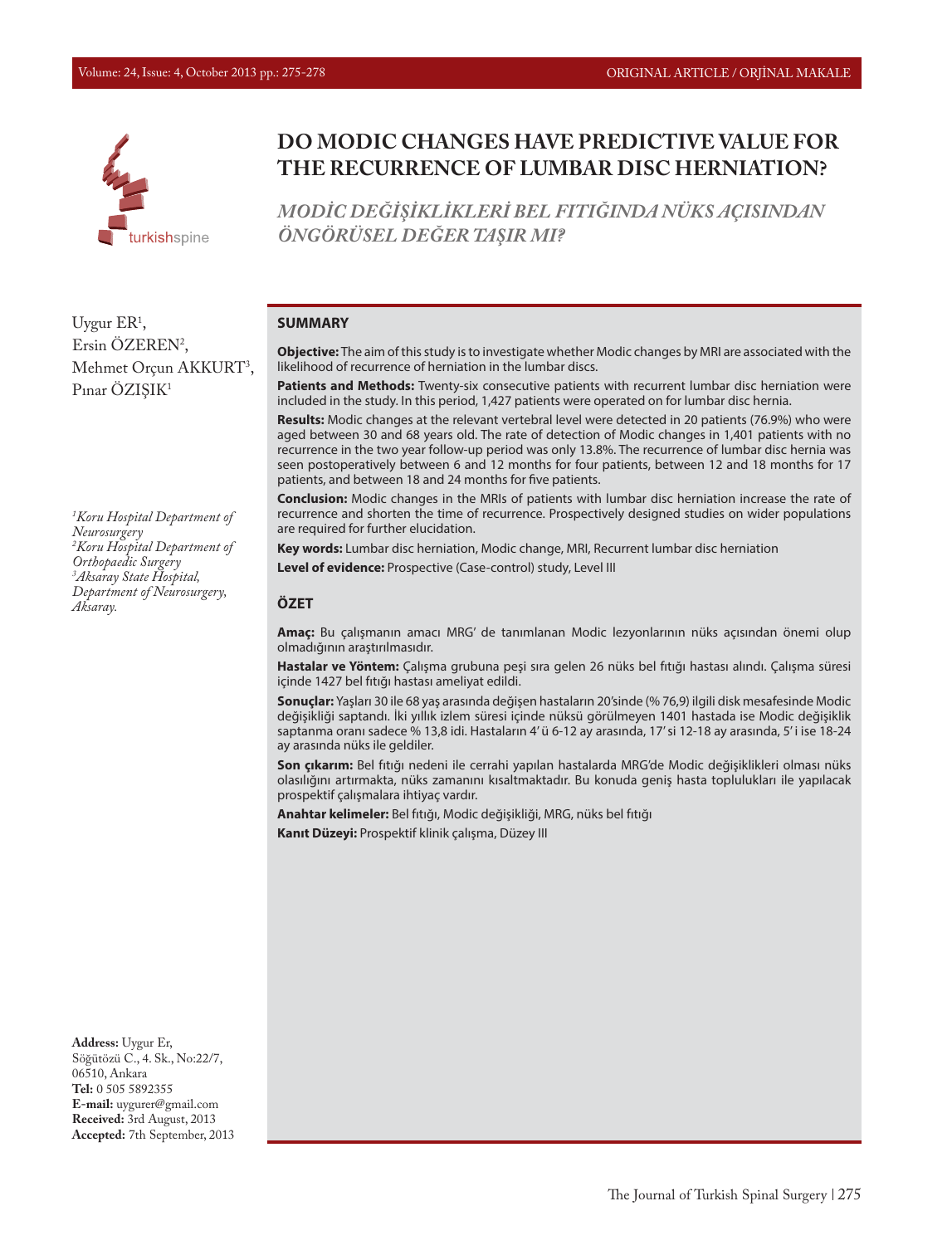## **INTRODUCTION:**

The lifetime prevalence of lower back pain (LBP) is as high as approximately 80% in all communities8,23. Some LBP results from lumbar disc herniation (LDH), and surgery is a frequent treatment method with well-established indications. An inadequate outcome of 5–20% after lumbar disc surgery has been reported in the literature<sup>6,17</sup>. The recurrence of herniation is 3–19%, and this is the most important indicator for an inadequate surgical outcome<sup>4,5,7</sup>. Magnetic resonance imaging (MRI) is the gold standard for diagnosis of LDH14. MRI not only shows degenerated and herniated disc material, but also demonstrates other lesions. The most prominent lesions in MRI that are thought to be associated with intervertebral discs (IVD) and LDH are subchondral signal abnormalities called Modic changes (MCs), which have been detected in the vertebral corpus (Figures-1,2)13. The aim of this study is to investigate whether or not MCs in spinal MRIs are a factor in the recurrence of LDH.



**Figure-1.** A hypointense lesion in endplates of the L4 and L5 vertebrae in T1-W sagittal MRI **(a)**, and the same lesion seen hyperintensely in T2-W images **(b)** points to a Modic type I change.



**Figure-2.** A hyperintense lesion in both T1-W **(a)** and T2-W **(b)** sequences in endplates of the L5 and S1 vertebrae shows a Modic type II change.

## **PATIENTS AND METHODS:**

Twenty-six consecutive patients with recurrent LDH in accordance with the inclusion criteria were included in the study. During this period of study, 1,427 patients with LDH that met the inclusion criteria received standard microdiscectomy. All of the 26 patients included were admitted to hospital with LBP, and LDH was detected in the previous intervertebral level and side by MRI in the two year follow-up period. Reoperation was decided upon after neurological examination by the surgical council.

### **Inclusion criteria:**

- 1. Male or female patients with LDH aged between 25 and 70 years;
- 2. Patients with LBP complaints with radicular signs on neurological examination;
- 3. Patients with single-level and one-sided LDH at the L4–5 or L5–S1 intervertebral level detected by MRI;
- 4. Patients who were diagnosed with recurrent LDH at the same level and side as the previous LDH by MRI in the two year follow-up period, and for whom the surgical council decided reoperation was appropriate.

### **Exclusion criteria:**

- 1. Patients with LDHs at more than one level or who had bilateral symptoms and/or LDHs;
- 2. Patients with lumbar listhesis and/or stenosis, even when these lesions were not found at the same intervertebral level as the LDH;
- 3. Patients who had had previous lumbar surgery;
- 4. Patients with diabetes mellitus, obstructive lung disease, hypertension, osteoporosis and malignity;
- 5. Patients who had an operation without standard microdiscectomy;
- 6. Patients who had not had any previous surgery in the hospitals of the contributing authors, but who were admitted to these hospitals for recurrent LDHs;
- 7. Patients who were admitted to the hospital with LBP after an initial operation, who were found to have LDH at another intervertebral level, and patients with a new lesion in their MRIs that had not been detected previously;
- 8. Patients with any kind of spine deformity.

In total, 26 patients (12 male and 14 female) who met the above criteria were included in the study. Neurological examination of the patients was recorded. Lateral and posteroanterior direct upright roentgenograms of patients were performed, as femoral heads were seen. MRIs were performed and Modic type I and II lesions were recorded.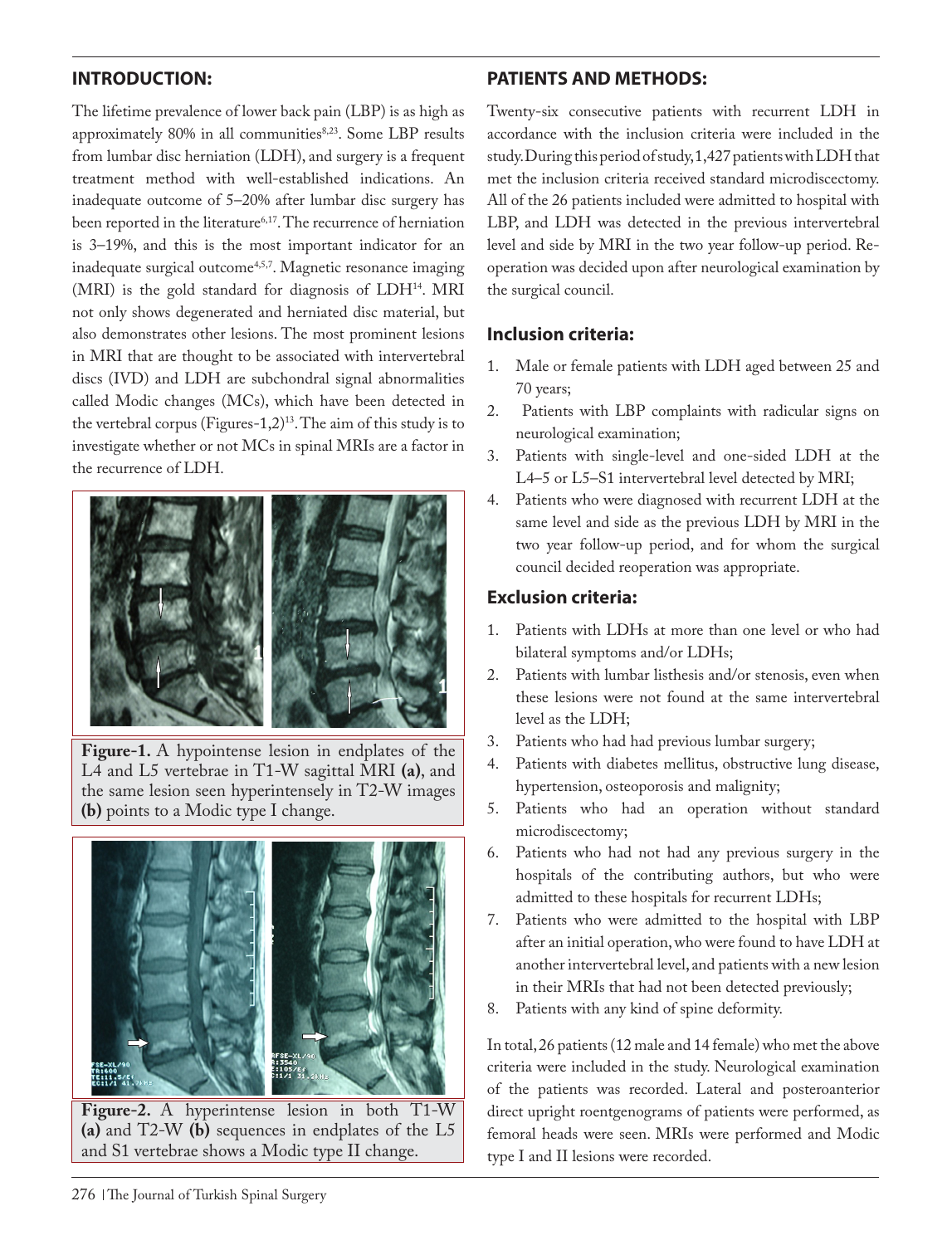#### **RESULTS:**

The patients were aged between 30 and 68 years, with a mean of 47.7 years. LDH was detected at the L5–S1 intervertebral level in eight patients, and at the L4–5 level in 18 patients. A right dominance (right/left=8/4) was seen in male patients, and a reverse state was detected in female patients (R/L=5/9). MCs were detected at the relevant intervertebral level in 20 patients (76.9%). MCs were seen in 66.7%<sup>8</sup> of male patients and 85.7% (12) of female patients (Table-1). The rate of MCs in 1,401 patients without recurrent LDH in the two year follow-up period was only 13.8% (193 patients). Type I MCs were seen at a rate of 30.0% (6 patients), and type II were seen at a rate of 70.0% (14 patients) for patients with recurrent LDH. Type I MCs were seen at a rate of 22.3% (43 patients), and type II MCs were seen at a rate of 77.7% (150 patients) for patients without recurrent LDH (Table II). Recurrent LDH was seen in six patients between 6 and 12 months, in 17 patients between 12 and 18 months, and in five patients between 18 and 24 months.

**Table-1.** Gender, side and intervertebral level of recurrent lumbar disc herniations.

|         |                  |  |        | $\text{MALE}$ (n=12) FEMALE (n=14) |  | $n=26$ |    |
|---------|------------------|--|--------|------------------------------------|--|--------|----|
|         | LEVEL RIGHT LEFT |  | $\top$ | RIGHT LEFT                         |  |        |    |
| $L4-5$  |                  |  |        |                                    |  | 10     | 18 |
| $L5-S1$ |                  |  |        |                                    |  |        |    |
|         |                  |  |        |                                    |  | 14     |    |

**Table-2.** Modic changes in patients with or without recurrences.

| Modic changes  |        |         |     |             |      |  |  |  |  |
|----------------|--------|---------|-----|-------------|------|--|--|--|--|
| Recurrence     | Type I | Type II |     | <b>None</b> |      |  |  |  |  |
| $R + (n=26)$   | 6      | 14      | 20  | 6           | 26   |  |  |  |  |
| $R - (n=1401)$ | 43     | 150     | 193 | 1208        | 1401 |  |  |  |  |
| $T(n=1427)$    | 49     | 164     | 213 | 1214        | 1427 |  |  |  |  |

#### **DISCUSSION:**

MCs were first defined in 198719, and were classified as Modic after one year<sup>15</sup>. To date, their etiopathogenesis and role in the development of IVD degeneration are not  $clear<sup>12</sup>$ , but asymptomatic patients are rarely encountered<sup>24</sup>. While some studies in the literature have found a correlation between MCs, particularly type I, and the development of IVD degeneration<sup>12,18</sup>, other studies have claimed that MCs are irrelevant to IVD degeneration and LDH<sup>11</sup>. However, a majority of studies on this topic suggest that there is a correlation between LBP and MCs<sup>2,10,22</sup>. In 2011, Borg et al. demonstrated that MCs, especially type I, are associated with three different structural pathologies: pedicle fractures, facet fractures, and facet degeneration<sup>2</sup>.

The prevalence of type I MCs has been given as between 1.7% and 59% in various studies<sup>2,10,11,16</sup>. Type I and II MCs were detected in 14.9% of patients in this patient study. This rate was 76.9% in patients with recurrent LDH and only 13.8% in patients without recurrent LDH. This striking difference implies that MCs not only cause disc degeneration or accelerate existing degeneration, but also lead to the development of recurrent LDHs.

Although the etiopathogenesis of MCs and their role in the development of IVD degeneration are not clear, there are two main theories concerning the development of these lesions9,25. The mechanical theory claims that MCs develop under improper axial loading<sup>1</sup>. Improper axial loading evokes microfractures in the vertebral endplates, which results in inflammation of the bone marrow<sup>19</sup>. The infectious theory points to a bacterial infection that spreads from the relevant IVD to the endplates<sup>3,20</sup>. As seen in this present study, MCs may play a role in the recurrence mechanism. This finding seems to support the mechanical theory, because continued improper axial loading after surgery may trigger mechanical deterioration, with the second herniation at the same intervertebral level. A correlation between segmental hypermobility and  $MCs^{21}$  can explain why patients who have MCs in their first MRIs recur more frequently than others.

It can be seen that the presence of MCs in the first MRI correlates with the recurrence in the present study. At the same time, MCs may give a rough indication of recurrence time. Recurrent LDHs were seen between 12 and 18 months in 17 patients (65.4%). Although there are no studies of recurrence time in the literature for comparison, in the present study, the fact that four out of five patients with recurrence between 18 and 24 months have no MCs in their MRIs may be significant. With reference to this finding, it can be claimed that MCs may shorten the recurrence time, as the probability of recurrence increases.

The most important limitation of this study is its retrospective design. Prospectively designed studies with large patient populations are needed. A less significant potential limitation of this study is that the LDHs were not classified radiologically. It may be claimed that different types of LDHs are likely to have different recurrence rates<sup>6</sup>. This claim must be considered in future studies.